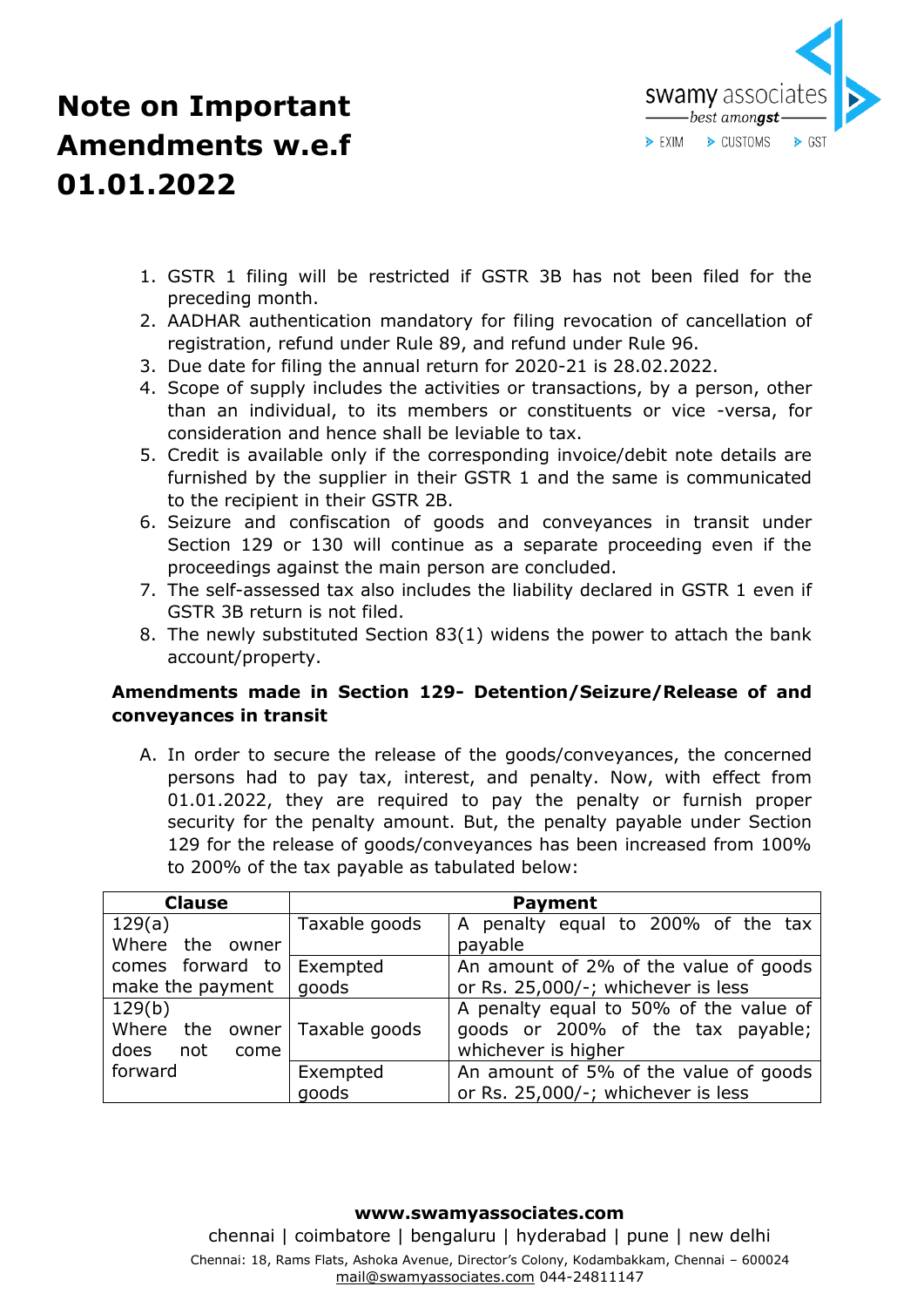

- B. Prior to 01.01.2022, if neither the owner of the goods nor the transporter pays the tax, interest & penalty within 14 days (period can be further reduced if the goods are perishable/hazardous) of detention or seizure, then further proceedings for confiscation of goods/conveyance will be initiated u/s 130. Post 01.01.2022, if the concerned person does not pay the penalties within fifteen days from the date of the order imposing the penalty, the officer can dispose of the seized goods and conveyance to recover the penalty. However, the transporter can seek release of the conveyance by making the payment of the penalty mentioned in the aforesaid table or Rs. 1,00,000/-; whichever is less.
- C. Sec. 107(6) of the CGST Act, 2017 provides for making a pre-deposit of 10% of the disputed tax amount for filing the appeal and staying the recovery. The quantum of pre-deposit for filing an appeal against the order passed under Section 129 of the CGST Act is 25% of the penalty amount.

### **Confiscation of goods or conveyances and levy of penalty**

Section 130(2) provides that the amount of fine payable by the person in lieu of confiscation shall be as the officer thinks fit but shall not be less than the penalty that is equal to the tax payable on the given goods. An amendment has been made to the effect that the aggregate of such fine and penalty shall not be less than the penalty equal to the tax payable on such goods.

| <b>Provision</b> | <b>Pre amendment</b>            | <b>Post amendment</b>               |
|------------------|---------------------------------|-------------------------------------|
| 129<br>Sec.      | (1) Notwithstanding anything    | (1) Notwithstanding<br>anything     |
| (1)              | contained in this Act, where    | contained in this Act, where any    |
|                  | person transports any<br>anv    | person transports any goods or      |
|                  | goods or stores any goods       | stores any goods while they are in  |
|                  | while they are in transit in    | transit in contravention of the     |
|                  | contravention of the provisions | provisions of this Act or the rules |
|                  | of this Act or the rules made   | made thereunder, all such goods     |
|                  | thereunder, all such goods and  | and conveyance used as a means      |
|                  | conveyance used as a means of   | of transport for carrying the said  |
|                  | transport for carrying the said | goods and documents relating to     |
|                  | goods and documents relating    | such goods and conveyance shall     |
|                  | to such goods and conveyance    | be liable to detention or seizure   |
|                  | shall be liable to detention or | and after detention or seizure,     |
|                  | seizure and after detention or  | shall be released, --               |
|                  | seizure, shall be released, --  |                                     |
|                  |                                 | (a) on payment of penalty equal     |
|                  | οf<br>the<br>a<br>on<br>payment | to two hundred percent of the tax   |

### **Amendments in Sec. 129 and 130.**

#### **www.swamyassociates.com**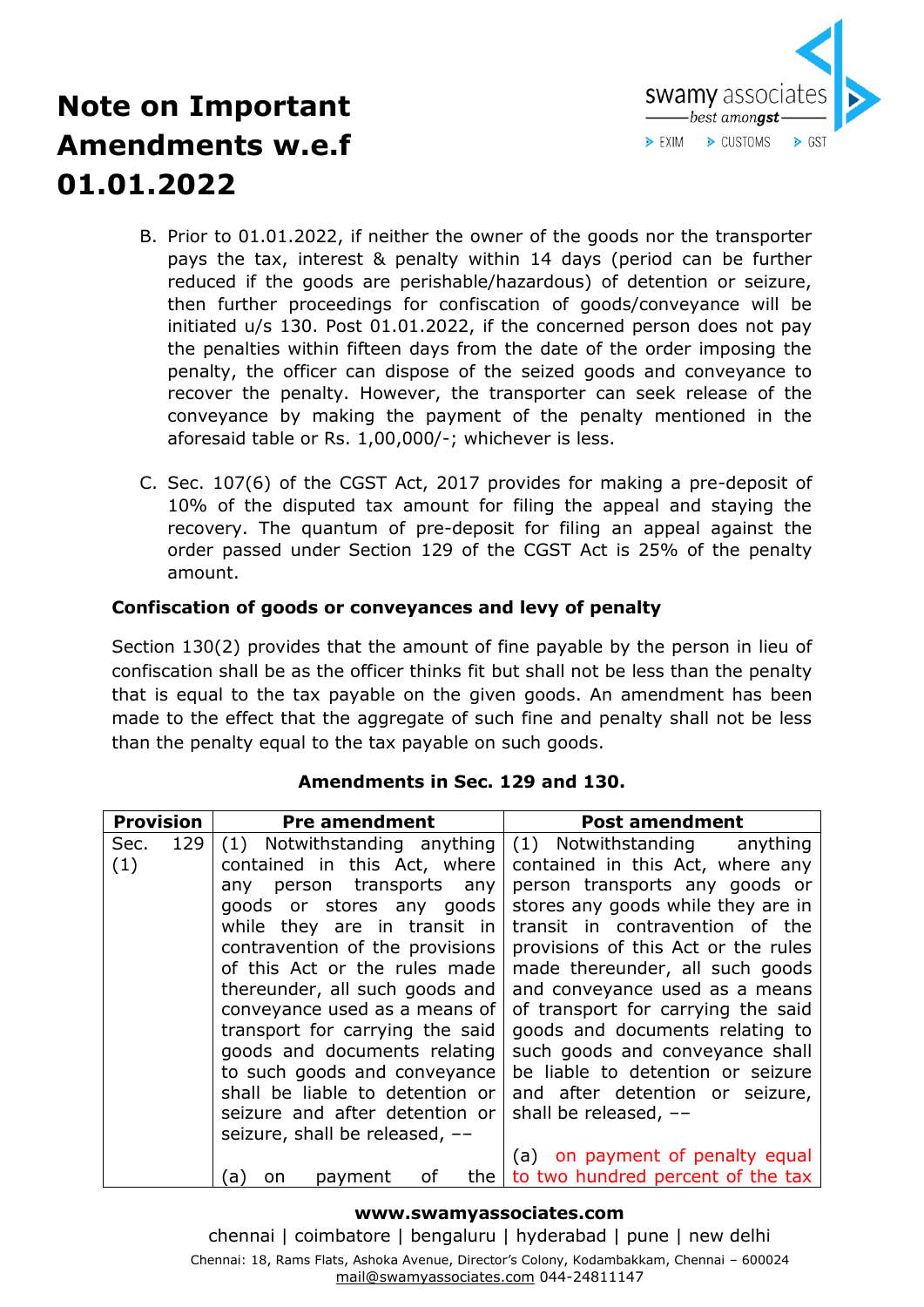

|                    | applicable tax and penalty<br>equal to one hundred percent<br>of the tax payable on such<br>goods and, in case of exempted<br>goods, on payment of an<br>amount equal to two per cent<br>of the value of goods or<br>twenty-five thousand rupees,<br>whichever is less, where the<br>owner of the goods comes<br>forward for payment of such<br>tax and penalty<br>(b) on payment of<br>the<br>applicable tax<br>penalty<br>and<br>equal to fifty per cent of the<br>value of the goods reduced by<br>the tax amount paid thereon,<br>and in case of exempted goods,<br>on payment of an amount<br>equal to five per cent of the<br>value of goods or twenty-five<br>thousand rupees, whichever is<br>less, where the owner of the<br>goods does not come forward<br>for payment of such tax and<br>penalty;<br>(c) upon furnishing a security<br>equivalent to<br>the<br>amount<br>payable under clause (a) or<br>clause (b) in such form and<br>manner as may be prescribed : | payable on such goods and, in<br>case of exempted goods, on<br>payment of an amount equal to<br>two percent of the value of goods<br>or twenty-five thousand rupees,<br>whichever is less, where<br>the<br>owner of the goods comes forward<br>for payment of such penalty]<br>(b) on payment of penalty equal<br>to fifty per cent of the value of the<br>goods or two hundred per cent of<br>the tax payable on such goods,<br>whichever is higher, and in case of<br>exempted goods, on payment of<br>an amount equal to five per cent<br>of the value of goods or twenty-<br>five thousand rupees, whichever is<br>less, where the owner of the<br>goods does not come forward for<br>payment of such penalty;<br>(c) upon furnishing a security<br>equivalent to the amount payable<br>under clause (a) or clause (b) in<br>such form and manner as may be<br>prescribed: |
|--------------------|---------------------------------------------------------------------------------------------------------------------------------------------------------------------------------------------------------------------------------------------------------------------------------------------------------------------------------------------------------------------------------------------------------------------------------------------------------------------------------------------------------------------------------------------------------------------------------------------------------------------------------------------------------------------------------------------------------------------------------------------------------------------------------------------------------------------------------------------------------------------------------------------------------------------------------------------------------------------------------|--------------------------------------------------------------------------------------------------------------------------------------------------------------------------------------------------------------------------------------------------------------------------------------------------------------------------------------------------------------------------------------------------------------------------------------------------------------------------------------------------------------------------------------------------------------------------------------------------------------------------------------------------------------------------------------------------------------------------------------------------------------------------------------------------------------------------------------------------------------------------------|
| 129<br>Sec.<br>(2) | The provisions of sub-section<br>(6) of Section 67 shall mutatis<br>mutandis, apply for detention<br>seizure of goods<br>and<br>and<br>conveyances.                                                                                                                                                                                                                                                                                                                                                                                                                                                                                                                                                                                                                                                                                                                                                                                                                             | Omitted                                                                                                                                                                                                                                                                                                                                                                                                                                                                                                                                                                                                                                                                                                                                                                                                                                                                        |
| 129<br>Sec.<br>(3) | The proper officer detaining or<br>seizing goods or conveyances<br>shall issue a notice specifying<br>the tax and penalty payable,<br>and thereafter, pass an order,<br>for payment of tax and penalty                                                                                                                                                                                                                                                                                                                                                                                                                                                                                                                                                                                                                                                                                                                                                                          | The proper officer detaining or<br>seizing goods or conveyance shall<br>issue a notice within seven days of<br>detention<br>such<br>seizure,<br>or<br>specifying the penalty payable,<br>and thereafter, pass an order                                                                                                                                                                                                                                                                                                                                                                                                                                                                                                                                                                                                                                                         |

### **www.swamyassociates.com**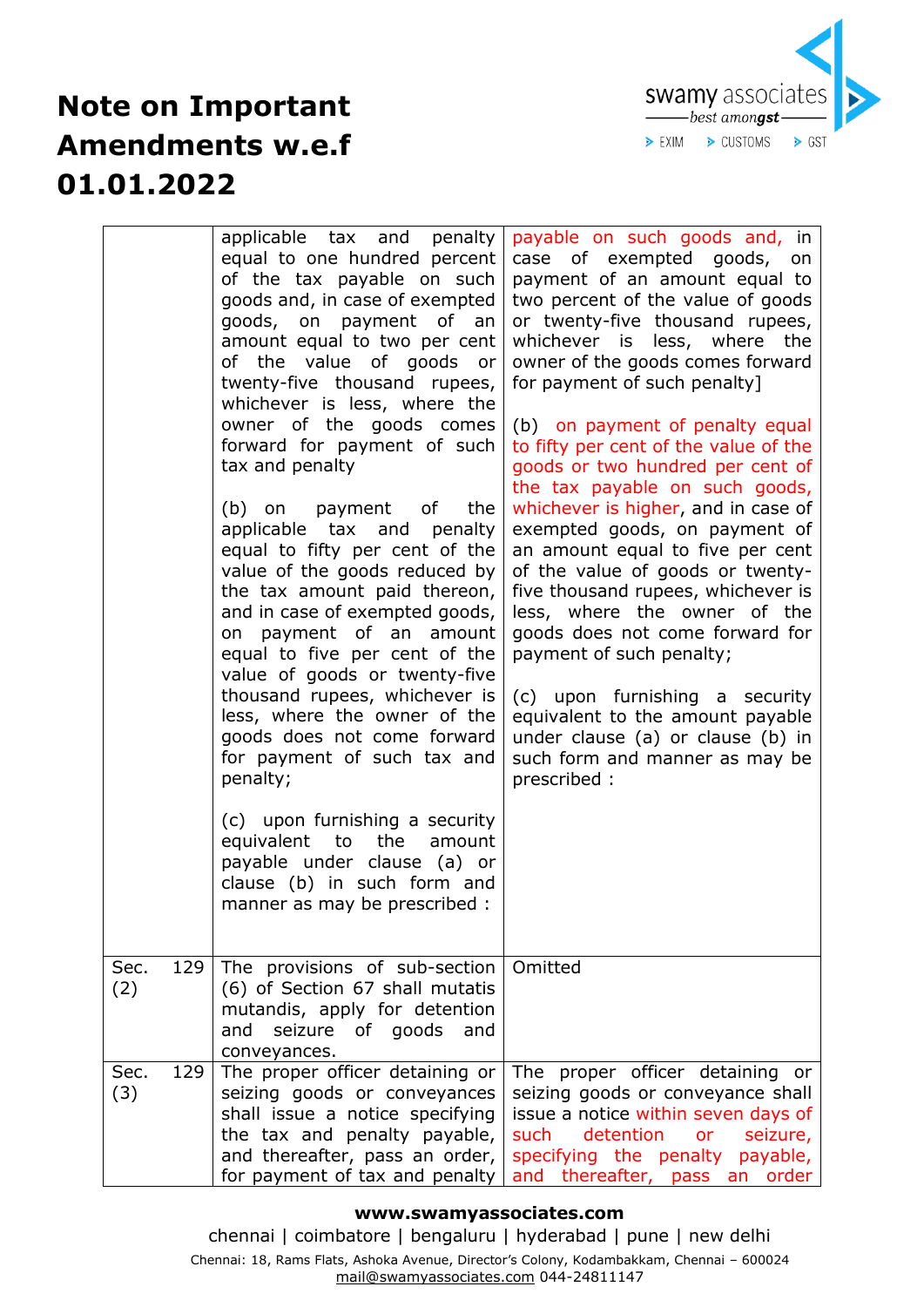

| Sec.<br>129<br>(4) | under clause (a) or clause (b)<br>or clause $(c)$ of sub-section $(1)$ .<br>No tax, interest or penalty shall<br>determined under sub-<br>be<br>section (3) without giving the<br>concerned<br>person<br>an<br>opportunity of being heard                                                                                                                                                                                                                                                                                                                                                             | within a period of seven days from<br>the date of service of such notice,<br>for payment of penalty under<br>clause (a) or clause (b) of sub-<br>section $(1)$ .<br>No penalty shall be determined<br>under sub-section (3) without<br>giving the person concerned an<br>opportunity of being heard                                                                                                                                                                                                                                                                                                                                                                                                                                                                                                                                                                                                                                |
|--------------------|-------------------------------------------------------------------------------------------------------------------------------------------------------------------------------------------------------------------------------------------------------------------------------------------------------------------------------------------------------------------------------------------------------------------------------------------------------------------------------------------------------------------------------------------------------------------------------------------------------|------------------------------------------------------------------------------------------------------------------------------------------------------------------------------------------------------------------------------------------------------------------------------------------------------------------------------------------------------------------------------------------------------------------------------------------------------------------------------------------------------------------------------------------------------------------------------------------------------------------------------------------------------------------------------------------------------------------------------------------------------------------------------------------------------------------------------------------------------------------------------------------------------------------------------------|
| 129<br>Sec.<br>(6) | Where the person transporting<br>any goods or the owner of such<br>goods fails to pay the amount<br>of tax and penalty as provided<br>sub-section (1) within<br>in<br>fourteen days of such detention<br>or seizure, further proceeding<br>shall be initiated in accordance<br>with the provisions of Section<br>130.<br>that where<br>Provided<br>the<br>detained or seized goods are<br>perishable or hazardous<br>in<br>nature, or<br>likely<br>to<br>are<br>depreciate<br>in<br>value<br>with<br>passage of time, the<br>said<br>period of fourteen days may be<br>reduced by the proper officer. | Where the person transporting<br>any goods or the owner of such<br>goods fails to pay the amount of<br>penalty under sub-section<br>(1)<br>within fifteen days from the date<br>of receipt of the copy of the order<br>passed under sub-section (3), the<br>goods or conveyance so detained<br>or seized shall be liable to be sold<br>or disposed of otherwise, in such<br>manner and within such time as<br>may be prescribed, to recover the<br>penalty payable under sub-section<br>(3):<br>that the conveyance<br>Provided<br>shall be released on payment by<br>the transporter of penalty under<br>sub-section (3) or one<br>lakh<br>rupees, whichever is less :<br>Provided further that where the<br>detained or seized goods<br>are<br>perishable or hazardous in nature<br>or are likely to depreciate in value<br>with passage of time, the said<br>period of fifteen days may<br>be<br>reduced by the proper officer. |
| 130<br>Sec.<br>(1) | Notwithstanding<br>anything<br>contained in this Act, if any<br>$person -$<br>(i) supplies or receives any<br>goods in contravention of any                                                                                                                                                                                                                                                                                                                                                                                                                                                           | Where any person $-$<br>supplies<br>(i)<br>receives<br>or<br>any<br>goods in contravention of any of<br>the provisions of this Act or the<br>rules made thereunder with intent                                                                                                                                                                                                                                                                                                                                                                                                                                                                                                                                                                                                                                                                                                                                                     |

#### **www.swamyassociates.com**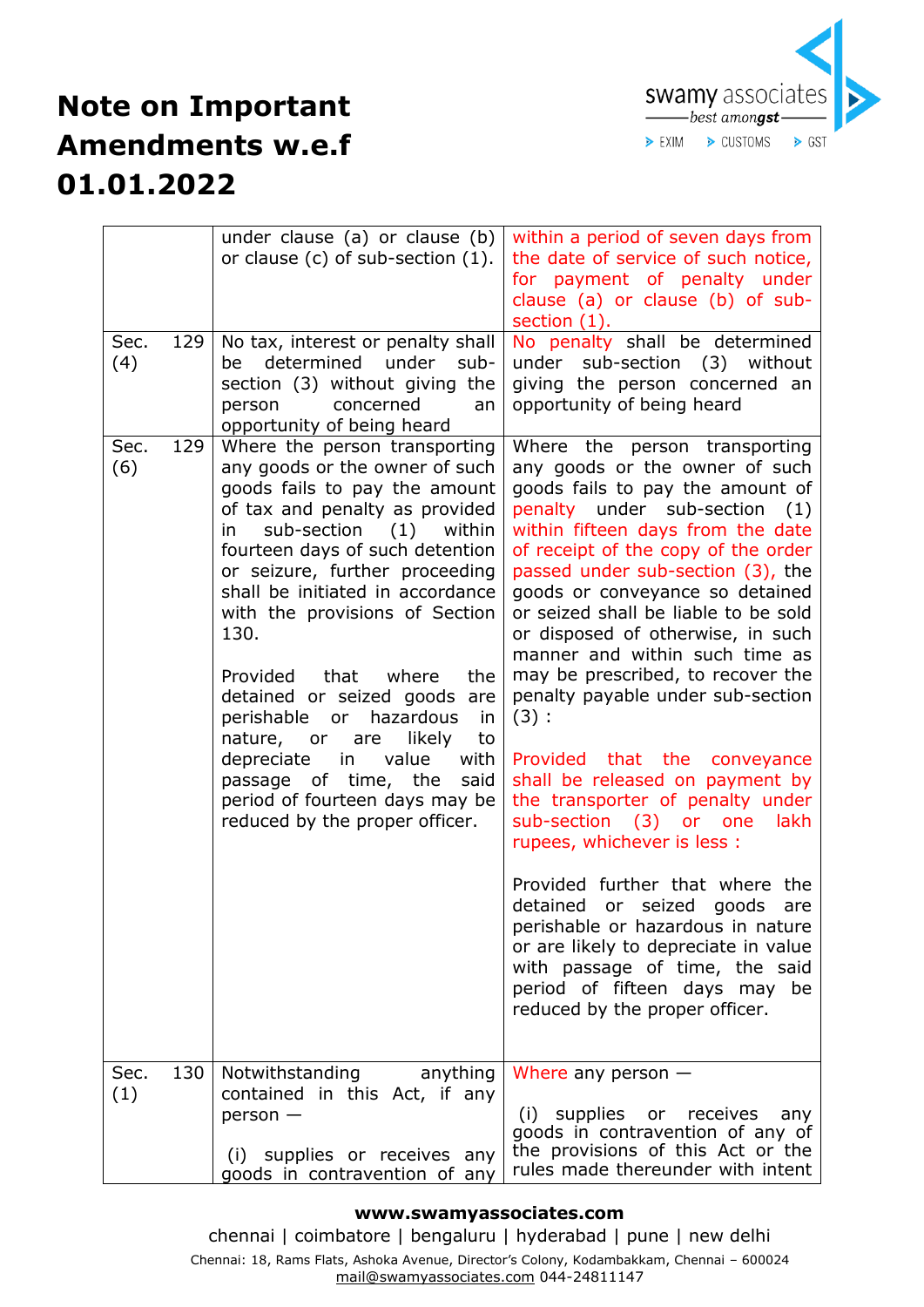

|                    | of the provisions of this Act or<br>the rules made thereunder with<br>intent to evade payment of<br>tax; or<br>(ii) does not account for any<br>goods on which he is liable to<br>pay tax under this Act; or<br>(iii) supplies any goods liable<br>to tax under this Act without<br>having applied for registration;<br>or<br>(iv) contravenes any of the<br>provisions of this Act or the<br>rules made thereunder with<br>intent to evade payment of<br>tax; or<br>(v) uses any conveyance as a<br>means of transport for carriage<br>of goods in contravention of<br>the provisions of this Act or the<br>rules made thereunder unless<br>the owner of the conveyance<br>proves that it was so used<br>without the knowledge<br>or<br>of the<br>connivance<br>owner<br>himself, his agent, if any, and<br>the person in charge of the<br>conveyance,<br>then, all such goods<br>or<br>conveyances shall be liable to<br>confiscation and the person<br>shall be liable to penalty under | to evade payment of tax; or<br>(ii) does not account for any<br>goods on which he is liable to pay<br>tax under this Act; or<br>(iii) supplies any goods liable to<br>tax under this Act without having<br>applied for registration; or<br>(iv) contravenes any of the<br>provisions of this Act or the rules<br>made thereunder with intent to<br>evade payment of tax; or<br>(v) uses any conveyance as a<br>means of transport for carriage of<br>goods in contravention of the<br>provisions of this Act or the rules<br>made<br>thereunder unless<br>the<br>owner of the conveyance proves<br>that it was so used without the<br>knowledge or connivance of the<br>owner himself, his agent, if any,<br>and the person in charge of the<br>conveyance,<br>then, all such goods<br>or<br>conveyances shall be liable to<br>confiscation and the person shall<br>be liable to penalty under section<br>122 |
|--------------------|--------------------------------------------------------------------------------------------------------------------------------------------------------------------------------------------------------------------------------------------------------------------------------------------------------------------------------------------------------------------------------------------------------------------------------------------------------------------------------------------------------------------------------------------------------------------------------------------------------------------------------------------------------------------------------------------------------------------------------------------------------------------------------------------------------------------------------------------------------------------------------------------------------------------------------------------------------------------------------------------|---------------------------------------------------------------------------------------------------------------------------------------------------------------------------------------------------------------------------------------------------------------------------------------------------------------------------------------------------------------------------------------------------------------------------------------------------------------------------------------------------------------------------------------------------------------------------------------------------------------------------------------------------------------------------------------------------------------------------------------------------------------------------------------------------------------------------------------------------------------------------------------------------------------|
|                    | section 122                                                                                                                                                                                                                                                                                                                                                                                                                                                                                                                                                                                                                                                                                                                                                                                                                                                                                                                                                                                |                                                                                                                                                                                                                                                                                                                                                                                                                                                                                                                                                                                                                                                                                                                                                                                                                                                                                                               |
| Sec.<br>130<br>(2) | (2) Whenever confiscation of<br>any goods or conveyance is<br>authorised by this Act, the<br>officer adjudging it shall give to<br>the owner of the goods an<br>option to<br>pay in lieu<br>of<br>confiscation, such fine as the<br>said officer thinks fit:                                                                                                                                                                                                                                                                                                                                                                                                                                                                                                                                                                                                                                                                                                                               | (2) Whenever confiscation of any<br>goods or conveyance is authorised<br>by this Act, the officer adjudging it<br>shall give to the owner of the<br>goods an option to pay in lieu of<br>confiscation, such fine as the said<br>officer thinks fit:<br><b>Provided</b> that such fine leviable                                                                                                                                                                                                                                                                                                                                                                                                                                                                                                                                                                                                                |

### **www.swamyassociates.com**